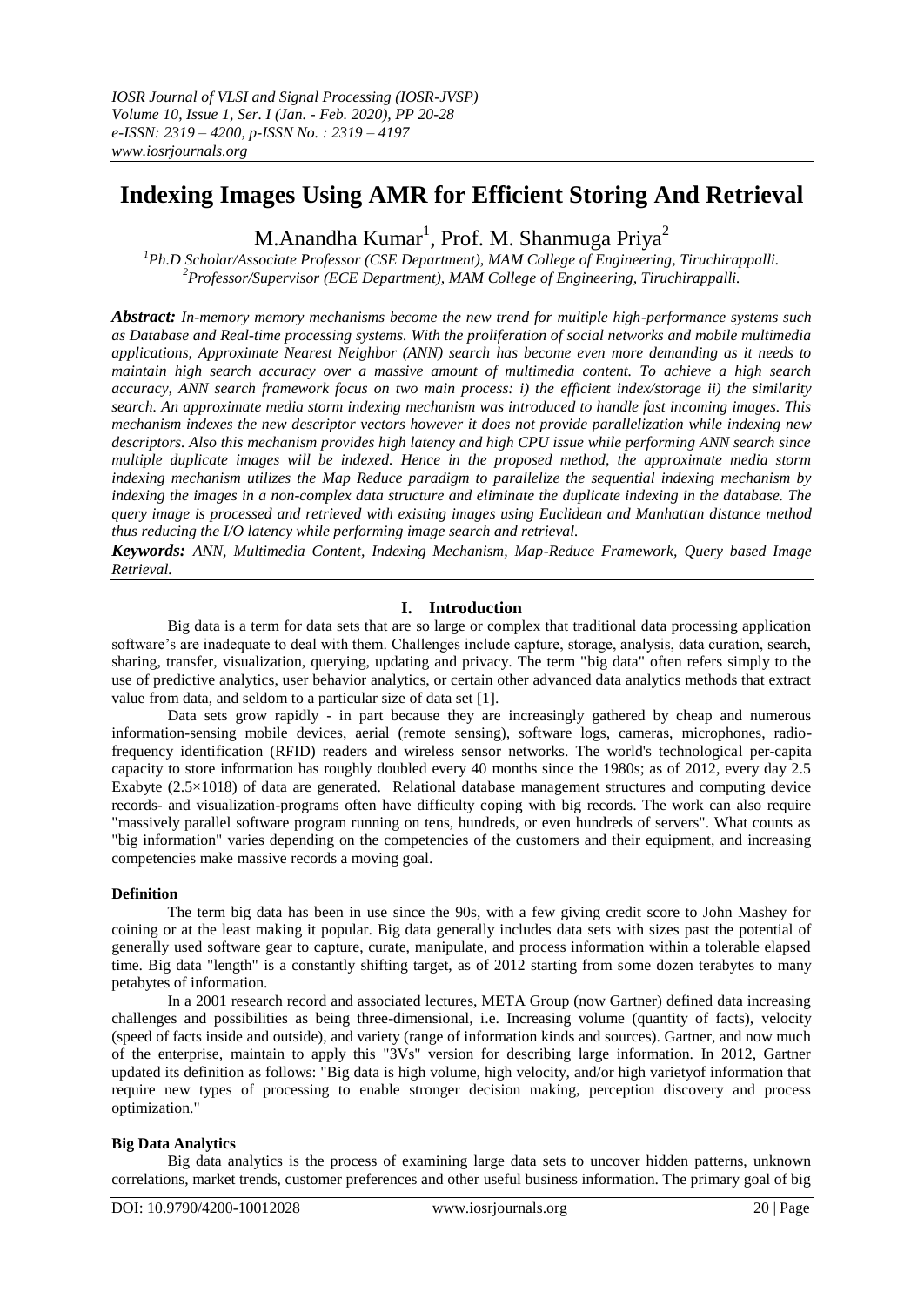data analytics is to help companies make more informed business decisions by enabling data scientists, predictive modelers and other analytics professionals to analyse large volumes of transaction data, as well as other forms of data that may be untapped by conventional Business Intelligence (BI) programs. That could include Web server logs and Internet click streams data, social media content and social network activity reports, text from customer emails and survey responses, mobile-phone call detail records and machine data captured by sensors connected to the Internet of Things [2].

# **Content Based Image Retrieval**

Content based image retrieval (CBIR) has been an active research area since 1970. It applications has increased many fold with availability of low price disk storages and high speeds processors. Image databases containing millions of images are now cost effective to create and maintain. Image databases have significant uses in many fields including medicines, biometric security and satellite image processing. Accurate image retrieval is a key requirement for these domains.

The visual contents of images, such as color, texture, shape [14] and region [15], are extensively explored for indexing and representation of the image contents. These low level features of an image are directly related to the contents of the image. These image contents could be extracted from image and could be used for measuring the similarity amid the queried image and images in the database using different statistical methods. In content-based retrieval systems different features of an image query are exploited to search for analogous images features in the database [16][17].

# **Image Storm Indexing Mechanism**

Multimedia has becoming an inevitable part of any presentation. It has found a variety of applications right from entertainment to education. The evolution of internet has also increased the demand for multimedia content. Multimedia uses multiple forms of information content and their processing e.g. text, audio, video, graphics, animation and interactivity to inform or entertain its user".

Approximate nearest neighbor (ANN) search over large amounts of multimedia content is an interesting and fundamental problem in multimedia analysis and retrieval [3][4]. With the proliferation of social networks and mobile multimedia applications, ANN search has become even more demanding, as it needs to maintain high search accuracy over a massive amount of multimedia content [10]. To achieve high search accuracy, ANN search frameworks focus on two main processes: i) the efficient index/storage; and ii) the similarity search.

Several real-world applications require an efficient media storm indexing algorithm, for example, the continuously growing and massive image collections that come from social networks like Flickr, a public picture sharing site, which reported that it has received 1.42, 1.6 and 1.83 million per day, on average, in 2012, 2013 and 2014, respectively, making clear that the number of incoming images will keep increasing every year Processing media storms is computational intensive; therefore, the challenge is to support a fast indexing mechanism to store and accurately search over these massive and fast incoming image collections and correctly index them in a limited time to maintain high search accuracy.

Meanwhile, indexing media storms has been studied in [3]; however, after the media storms have been indexed, the complex data structures of multiple randomized KD-trees are used, thus, having high computational cost in the online search [5]. Additionally, all the aforementioned similarity search strategies are designed as a diskbased processing mechanism, which requires a vast amount of I/O operations in order to process the incoming image collections.

Therefore, performing a distributed indexing mechanism of media storms poses the following challenges:

i) Scalability is a required characteristic of indexing media storms in order to index a massive amount of images in a streaming mode into distributed databases and efficiently search in high accuracy;

ii) Indexing media storms should be performed at low latency and no bottlenecks should be experienced by the incoming image collections;

iii) To perform an efficient distributed mechanism, a robust communication messaging system is needed in order to exchange data using message passing.

# **II. Related Work**

DimitriosRafailidis [6] proposed a parallel media storm indexing algorithm in the CDVC framework, which is built on Flink1, an open-source platform for stream data processing. The reasons for selecting Flink, instead of other platforms, such as Spark2, are because Flink provides a better resource usage of the cluster when recovery is required, as well as, Flink provides incremental iterations in its dataflow model. To verify that the media storms have been correctly indexed in CDVC, evaluated the search accuracy of CDVC by indexing media storms with the sequential indexing algorithm of, and the proposed approach.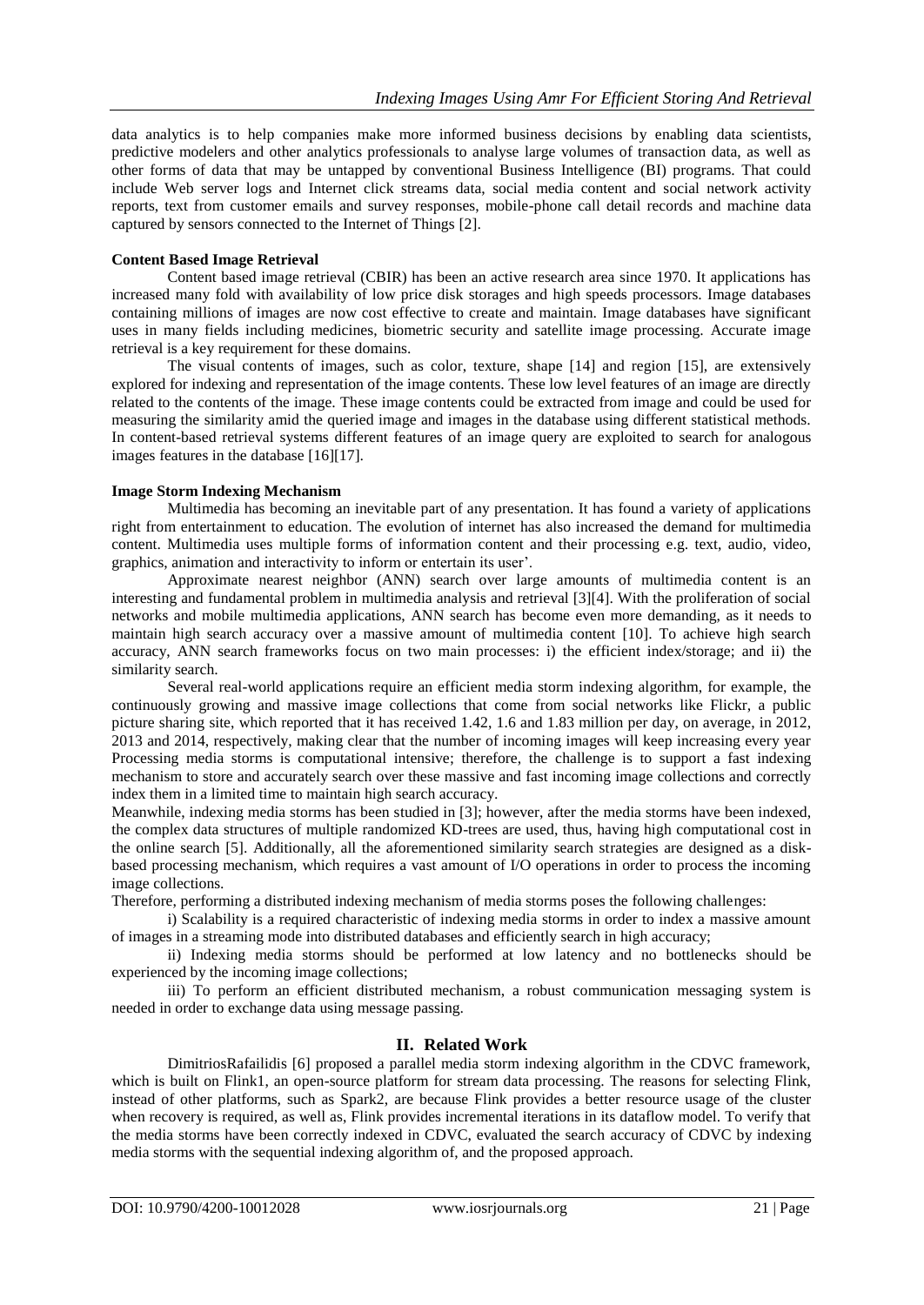MohammadNorouzi [7][18][13] proposed an approach called multi-index hashing, as binary codes from the database are indexed m times into m different hash tables, based on m disjoint substrings. Given a query code, entries that fall close to the query in at least one such substring are considered neighbor candidates. Candidates are then checked for validity using the entire binary code, to remove any non-r-neighbors. To be practical for large-scale datasets, the substrings must be chosen so that the set of candidates is small and storage requirements are reasonable. The key idea here stems from the fact that, with n binary codes of q bits, the vast majority of the 2q possible buckets in a full hash table will be empty, since  $2q$   $\ldots$ 

A novel approximate indexing scheme for efficient content-based image search and retrieval is presented, called Multi-Sort Indexing (MSIDX) [8][9]. The proposed scheme analyses high dimensional image descriptor vectors, by employing the value cardinalities of their dimensions. The dimensions' value cardinalities, an inherent characteristic of descriptor vectors, are the number of discrete values in the dimensions. As expected, value cardinalities significantly vary, due to the existence of several extraction methods. Since dimensions with high value cardinalities have more discriminative power, a multiple sort algorithm is used to reorder the descriptors' dimensions according to their value cardinalities, in order to increase the probability of two similar images to lie within a close constant range. The proposed scheme is fully suitable (a) for real-time indexing of images, and (b) for searching and retrieving relevant images with an efficient query processing algorithm.

HerveJegou [10] proposed method constructs short code techniques using quantization. The goal is to estimate distances using vector to centroid distances, i.e., the query vector is not quantized; codes are assigned to the database vectors only. This reduces the quantization noise and subsequently improves the search quality. To obtain precise distances, the quantization error must be limited. Therefore, the total number k of centroids should be sufficiently large, e.g.,  $k = 264$  for 64-bit codes. This raises several issues on how to learn the codebook and assign a vector. First, the number of samples required to learn the quantizer is huge, i.e., several times k. Second, the complexity of the algorithm itself is prohibitive. Finally, the amount of computer memory available on Earth is not sufficient to store the floating point values representing the centroids.

Mohammad Norouzi [11] proposed a method for learning similarity- preserving hash functions that map high- dimensional data onto binary codes. The formulation is based on structured prediction with latent variables and a hi

nge-like loss function. Compact binary codes are particularly useful for ANN. If the nearest neighbours of a point are within a small hypercube in the Hamming space, then ANN search can be performed in sub linear time, treating binary codes as hash keys. Even for an exhaustive, linear scan through the database, binary codes enable very fast search. To preserve a specific metric (e.g., Euclidean distance) one can use binary similarity labels obtained by thresholding pair- wise distances. The loss function we advocate is specific to learning binary hash functions, and bears some similarity to the hinge loss used in SVMs. It includes a hyper-parameter, which is a threshold in the Hamming space that differentiates neighbours from non-neighbours.

MayurDatar [20] proposed a novel Locality-Sensitive Hashing scheme for the Approximate Nearest Neighbour Problem, based on portable distributions. The proposed scheme improves the running time of the earlier algorithm for the case of the l2 norm. It also yields the first known provably efficient approximate NN algorithm for the case  $p < 1$ . We also show that the algorithm finds the exact near neighbour in time for data satisfying certain "bounded growth" condition. Proposed algorithm also inherits two very convenient properties of LSH schemes. The first one is that it works well on data that is extremely high-dimensional but sparse. The second property is that our algorithm provably reports the exact near neighbour very quickly, if the data satisfies certain bounded growth property.

YannisAvrithis [17] proposed an efficient data structure for approximate nearest neighbour search that explores different randomization strategies, and an efficient implementation, GeRaF, that is found competitive against existing implementations of several state-of-the-art methods. PQ is consistently faster and more accurate at search, but is significantly slower to build, which is impractical when the dataset is updated. This method is consistent on both synthetic and real datasets of a wide range of dimensions and cardinalities. Proposed approach omits backtracking problem, and optimize distance computations, thus accelerating queries.

To avoid the construction of complex data structures that cannot handle the high-dimensional data, hashing methods have been widely used. Hashing strategies are divided into data-independent and datadependent and are widely used for ANN search because of their low storage cost and fast query speed. The main goal of hashing strategies, such as Spectral Hashing [12], Iterative Quantization [11] and Anchor Graph Hashing [13] is to preserve the similarities of the training data using linear or nonlinear functions when projecting the data to the Hamming space. However, the aforementioned hashing strategies provide no parallelization while indexing new descriptors and performing ANN search.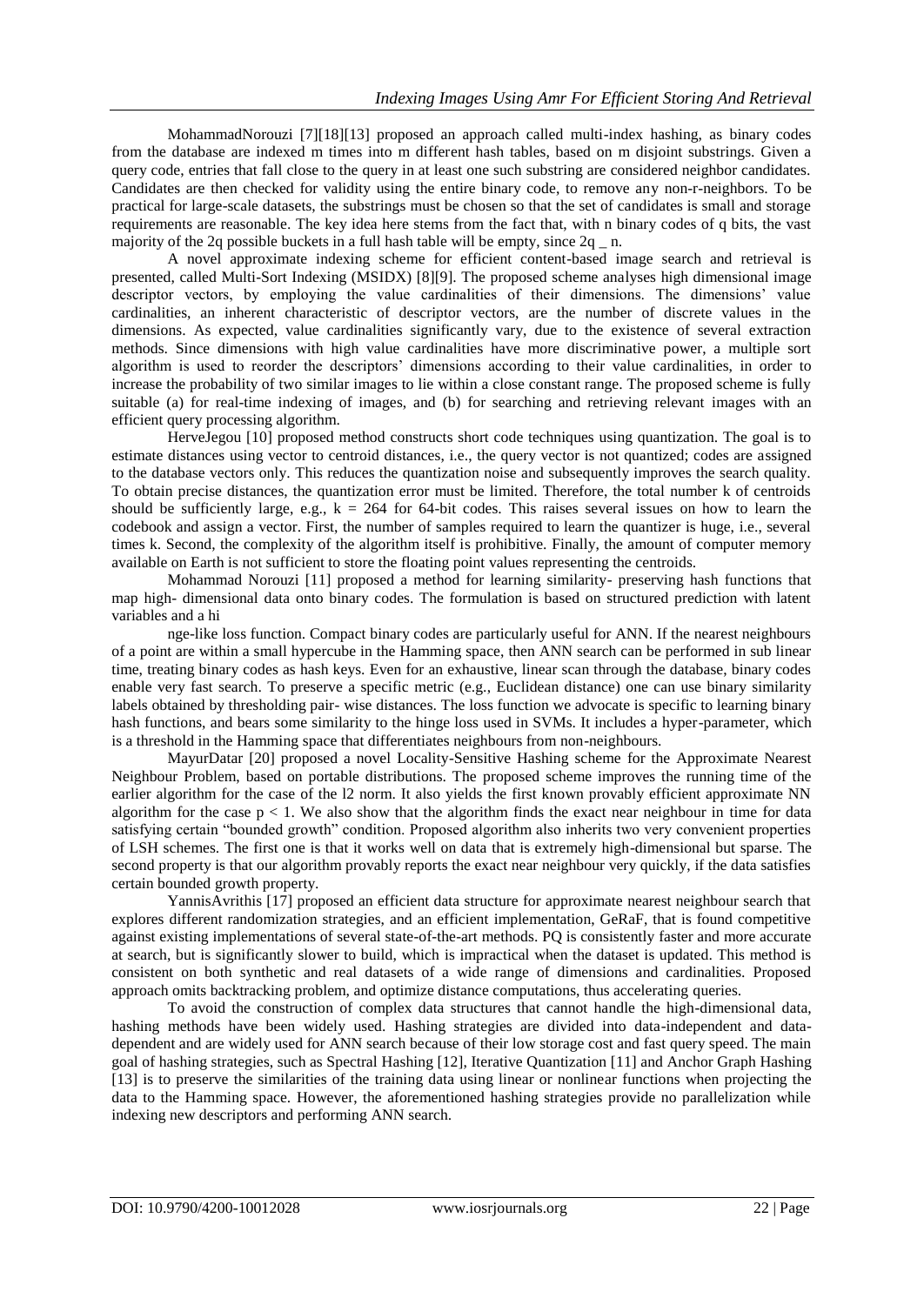# **III. Methodologies and Techniques**

Image dataset consist of images from different multimedia sources. Each image has various features: Color, Shape, Texture, Edge and Corner. For fast and improve Image retrieval performance we are using color and corner feature extraction. The images are kept in database called image database.

#### **Image Pre-processing:**

The purpose of pre-processing is to improve image data by suppressing unwanted distortions and enhances some important feature of the image for further processing. Pre-processing takes the input as set of images in D-dimensional descriptors which are stored in the distributed databases, applies Gray scale conversion and Gaussian Smoothing methods and generates the dimensional value cardinality vectors C(m)based on M different predefined lower lb(m) and upper ub(m) dimensions' bounds, with  $m = 1$ . M different dimension value cardinality vectors  $C(m)$  are merged into a global dimension value cardinality vector  $C$ . The output is a priority index vector p which is calculated by sorting the global dimension value cardinality vector C in a descending order.

# *A. Gray Scale Conversion:*

Grayscale conversion is simply reducing the complexity: from a 3D pixel value (R, G, and B) to 2D (B and W) value. Grayscale is the collection or the range of monochromic (Gray) shades, ranging from pure white on the lightest end to pure black on the opposite end. Grayscale only contains luminance (brightness) information and no color information; that is why maximum luminance is white and zero luminance is black; everything in between is a shade of Gray. That is why grayscale images contain only shades of Gray and no color.

The methods that are implemented in this approach to convert an image from RGB to Gray scale is the Weighted or Luminosity method. It averages the values (R,G and B), but it forms a weighted average to account for human perception. So the new formula for luminosity is  $(0.3* R) + (0.59* G) + (0.11* B)$ .

#### *B. Image Smoothing:*

Image filtering is often used to reduce noise within an image (low pass filter) or to enhance an image (high pass filter). For example, you can filter an image to emphasize certain features or remove other features. Image processing operations implemented with filtering include smoothing, sharpening and edge enhancement. In Image processing, a kernel or convolution matrix or mask is a small matrix used for blurring, sharpening, embossing, edge detection and more. This is accomplished by doing a convolution between a kernel and an image.

Most smoothing methods are based on low pass filters that are employed to remove high spatial frequency noise from a digital image. An image is smoothed by decreasing the disparity between pixel values by averaging nearby pixels. A low pass filter tends to retain the low frequency information within an image while reducing the high frequency information.

Various types of low pass filters are available in image smoothing. In this proposed approach, Gaussian smoothing is employed. The Gaussian smoothing operator is a 2-D convolution operator that is used to `blur' images and remove detail and noise. In this sense it is similar to the mean filter, but it uses a different kernel that represents the shape of a Gaussian (`bell-shaped') hump. Mathematically, applying a Gaussian smoothing to an image is the same as convolving the image with a Gaussian function. Equation (1) gives the formula of a Gaussian function in one dimension.

$$
G(x) = \frac{1}{\sqrt{2\pi\sigma^2}} e^{-\frac{x^2}{2\sigma^2}} \tag{1}
$$

where x is the distance from the origin in the horizontal axis, y is the distance from the origin in the vertical axis, and  $\sigma$  is the standard deviation of the Gaussian distribution. We have assumed that the distribution has a mean of zero (i.e., it is centered on the line x=0).

In two dimensions, it is the product of two such above Gaussian functions, one in each dimension given in equation (2).

$$
G(x,y)=\frac{1}{2\pi\sigma^2}e^{-\frac{x^2+y^2}{2\sigma^2}}{(2)}
$$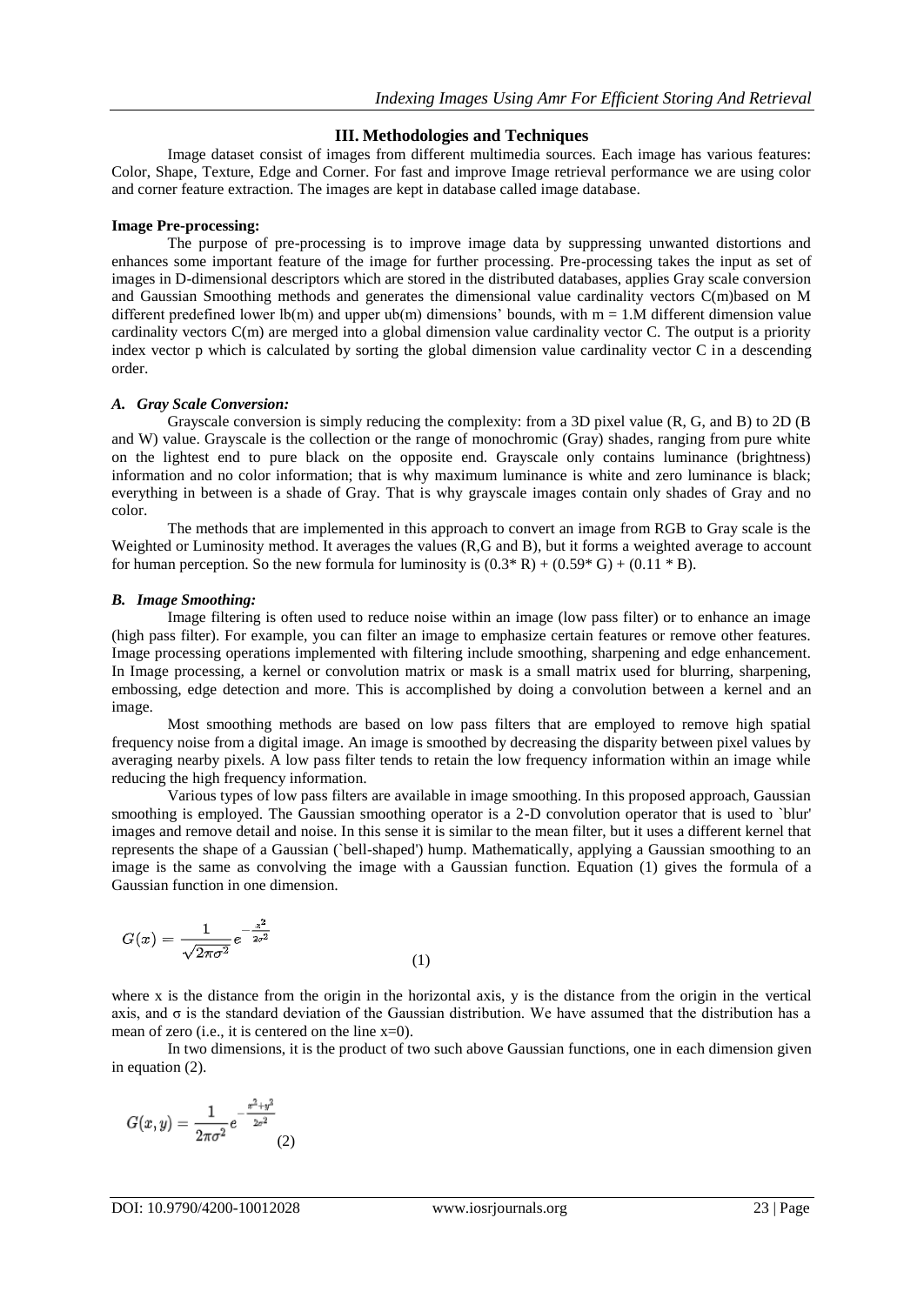Values from this distribution are used to build a convolution matrix which is applied to the original image. The 2D Gaussian distribution is illustrated in figure 1.



**Figure 1:** 2D Gaussian distribution with mean (0,0) and  $\sigma = 1$ 

The idea of Gaussian smoothing is to use this 2-D distribution as a `point-spread' function, and this is achieved by convolution. Since the image is stored as a collection of discrete pixels we need to produce a discrete approximation to the Gaussian function before we can perform the convolution. In theory, the Gaussian distribution is non-zero everywhere, which would require an infinitely large convolution kernel, but in practice it is effectively zero more than about three standard deviations from the mean, and so we can truncate the kernel at this point. Figure 2 shows a suitable integer-valued convolution kernel that approximates a Gaussian with a σ of 1.0

| 273 |   | 4  | 7  | 4  |   |
|-----|---|----|----|----|---|
|     | 4 | 16 | 26 | 16 | 4 |
|     | 7 | 26 | 41 | 26 | 7 |
|     | 4 | 16 | 26 | 16 | 4 |
|     | 1 | 4  | 7  | 4  |   |

**Figure 2:** Discrete approximation to Gaussian function with  $\sigma = 1.0$ 

#### **Corner Feature Extraction:**

Feature extraction is the process of by which certain features of interest within an image are detected and represented for further processing. It is a critical step in image processing solutions because it marks the translation from pictorial to non-pictorial data representation. The resulting representation can be subsequently used as an input to a number of pattern recognition and classification techniques.

The features of the image are represented in the feature vector form which represents the object. In the domain of image retrieval, each 'n' dimensional feature vector may be considered as a point in the 'n' dimensional vector space. Thus, a feature vector is mapped to a point in the "n" dimensions. Each image has following features: Color, Texture, Shape, Corner and Edge. For fast and improve Image retrieval performance, corner feature extractions are used in our implementation.

Corner detection is an approach used to extract certain kinds of features and infer the contents of an image. A corner is a point whose local neighborhood stands in two dominant and different edge directions. Corners are the important features in the image and they are termed as interest points which are invariant to translation, rotation and illumination. In this proposed method, Harris corner detection algorithm is employed to extract corner feature from the image. This algorithm defines a corner to be a point with low self-similarity.

## *Algorithm for Harris Corner Extraction:*

Step 1: Color to Grayscale: The first step is to convert the input image into a grayscale image, which will enhance the processing speed.

Step 2: Compute x and y Gaussian derivatives at each pixel.

Step 3: Compute second moment matrix M in a Gaussian window around each pixel.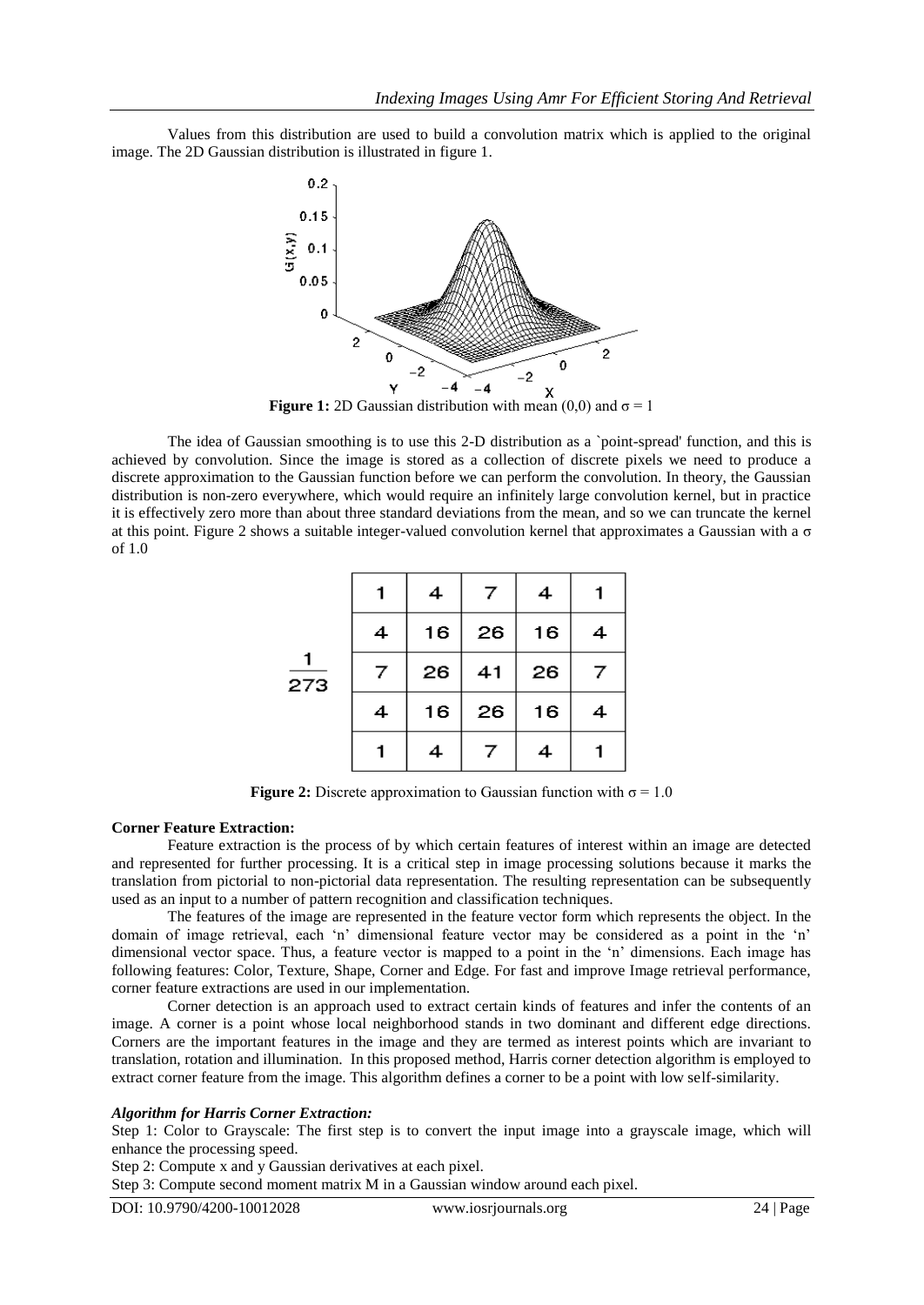Step 4: Compute corner response function R. Step 5: Threshold R. Step 6: Find local maxima of response function.

# **Image indexing with map-reduce framework:**

An approximate indexing mechanism is proposed using the Map Reduce paradigm (AMR) to reduce the high latency and high CPU issue. Two approaches of the media storm indexing mechanism are described:

i) An exact Map Reduce approach that is presented in and identifies the position of the incoming descriptors in the double linked list L;

ii) A Map Reduce approach that assigns the logical position to each descriptor in an approximate manner using the notion of the root descriptor, in order to reduce the computational complexity and latency of the exact approach.

At training time, the Feature Map Reduce is empty, where the Map distributes feature vector according to the image id to different nodes. Map Function is the first step in Map Reduce Algorithm which distributes features according to the image id along with the calculated priority vector p. Each mapper reads the data iteratively as a key/value pair record, by combining the descriptors with same primary key, process it and outputs key/value pair bound for a Reduce function.

The Feature Map subsamples the input features by emitting one out of every input skip features, thus duplicate images will not be indexed again if the feature vectors are matched. If not, all records with the same key go to the same Reduce task. The Reduce function merges the features of different vectors and thus indexing the incoming features.

# *Algorithm for Approximate Indexing Mechanism with Map Reduce (AMR):*

**MAP1:** The incoming descriptors  $\gamma$  are divided into M computational nodes. Each node takes input as vi $\epsilon \gamma$  and the priority index. The value of the first dimension of the descriptor vi is set as a primary key pk. Theoutput of the MAP 1 phase is a pair  $\langle$ pk, vi $>$ .

**COMBINE:** The descriptors with the same primary key pk are grouped together in the same set  $\chi p \leq \chi$ . The output of the COMBINE phase is a pair  $\langle$ pk,  $\gamma$ pk>.

**MAP2:** For each primary key pk, the m-th computational node, with  $m \in 1 \dots M$ , fetches the sets  $\chi$ pk from the COMBINE phase. Then, the m-th node compares and reorders the subset χpk of the incoming descriptors along with the subset Vpk of the already stored descriptors primary key pk and eliminates the descriptors which are matched.

**REDUCE:** The M different set of descriptors produced by the MAP 2 phase are merged, thus indexing the incoming descriptors of set χ.



**Figure 3:** Running example of the proposed indexing mechanism. In the Map2 step, blue fonts denote the sets χpk of the incoming batch χ, while red fonts denote the already stored descriptors Vpk, with the same primary key pk.

Fig 3 presents a running example of the proposed approximate media storm indexing mechanism using map reduce paradigm. The input is the set of  $\chi$ =10 descriptors  $v_i$ , where i $\epsilon$  1.10, with D=6 dimensions and the priority index vector  $p = \{5, 6, 3, 2, 4, 1\}$ . In the running example, ten descriptors are considered as an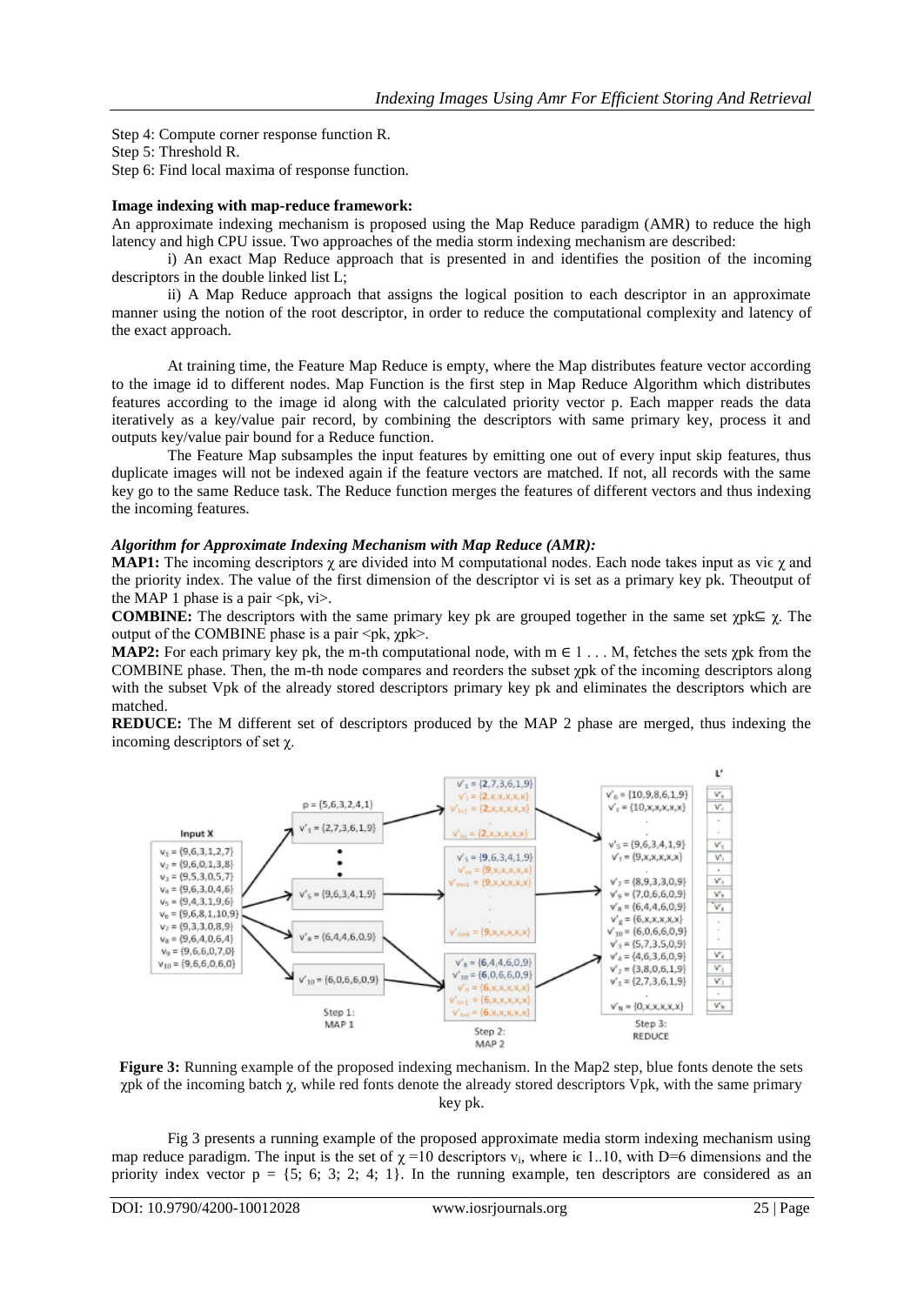incoming batch at a time step of one second within the storming time frame. In Step #1, the dimensions of the ten descriptors are reordered according to priority index vector p, generating ten reordered descriptors v". In Step #2, according to the primary key pk, the reordered vectors  $\gamma$ pk are grouped with the preprocessed vectors in the respective set Vpk of the already stored descriptors. For instance,  $\gamma p k = \{v_i\}$  is grouped with Vpk= $\{v_i\}$  $,...,v^*$ ;+j}, because they have the same primary key pk=2. The respective group of descriptors are reordered, thus generating M different sublists L(m). In Step #3 of Figure 2,the M different sublists L(m) are merged to update the double linked list L accordingly and to store the incoming descriptors of  $\chi$ .

# **Query Processing and Image Retrieval:**

In this phase, the query image is processed same as above process namely pre-processing and Gaussian smoothing and thus feature vector of query image is obtained. The feature vector of query image is compared with existing feature vectors that are stored in the image database. While comparing two feature vectors, we calculate the distance between two vectors. We have used methods such as Euclidean distance and the Manhattan distance for calculating the matching distance. According to the calculated distance, existing images are sorted in ascending order (ranking).

#### *A. Euclidean Distance*

Input:  $X = \{x1, x2, x3, \ldots, xn\}$  be the set of data points ,  $Y = \{y1, y2, y3, \ldots, Yn\}$  be the set of data points and  $V =$  $\{v1,v2,v3,\ldots,vn\}$  be the set of centers.

Step 1: Select 'c' cluster centers arbitrarily

Step 2: Calculate the distance between each pixels and cluster centers using the Euclidean Distance metric as follows:

$$
\text{Dist}(X,Y) = \sqrt{\Sigma_{j=1}^n (X_{ij} - Y_{ij})^2} (3)
$$

Where X, Y are the set of data points

Step 3: Pixel is assigned to the cluster center whose distance from the cluster center is minimum of all cluster centers

Step 4: New cluster center is calculated using

$$
V_i = \frac{1}{c_i} \sum_{i=1}^{ci} x_i \tag{4}
$$

where  $V_i$  denotes the cluster center,  $c_i$  denotes the number of pixels in the cluster

Step 5: The distance among every pixel and new obtained cluster facilities is recalculated Step 6: If no pixels were reassigned then stop otherwise repeat steps from 3 to 5

# *B. Manhattan Distance:*

Input:  $X = \{x1, x2, x3, \ldots, xn\}$   $Y = \{y1, y2, y3, \ldots, yn\}$  be the set of data points and  $V = \{v1, v2, v3, \ldots, yn\}$  be the set of centers.

Step 1: Select 'c' cluster centers arbitrarily

Step 2: Calculate the distance between each pixels and cluster centers using the Manhattan metric as follows:

 $Dist(X, Y) = ||x_{ii} - y_{ii}||(5)$ 

Step 3: Pixel is assigned to the cluster center whose distance from the cluster center is minimum of all cluster centers

Step 4: New cluster center is calculated using

$$
V_i = \frac{1}{c_i}\Sigma_1^{ci}\,x_i(6)
$$

where  $x_i$  denotes as data points,  $V_i$  denotes as cluster centroids and ci denotes the number of pixels in the cluster

Step 5: The distance between each pixel and new obtained cluster centers is recalculated Step 6: If no pixels were reassigned then stop otherwise repeat steps from 3 to 5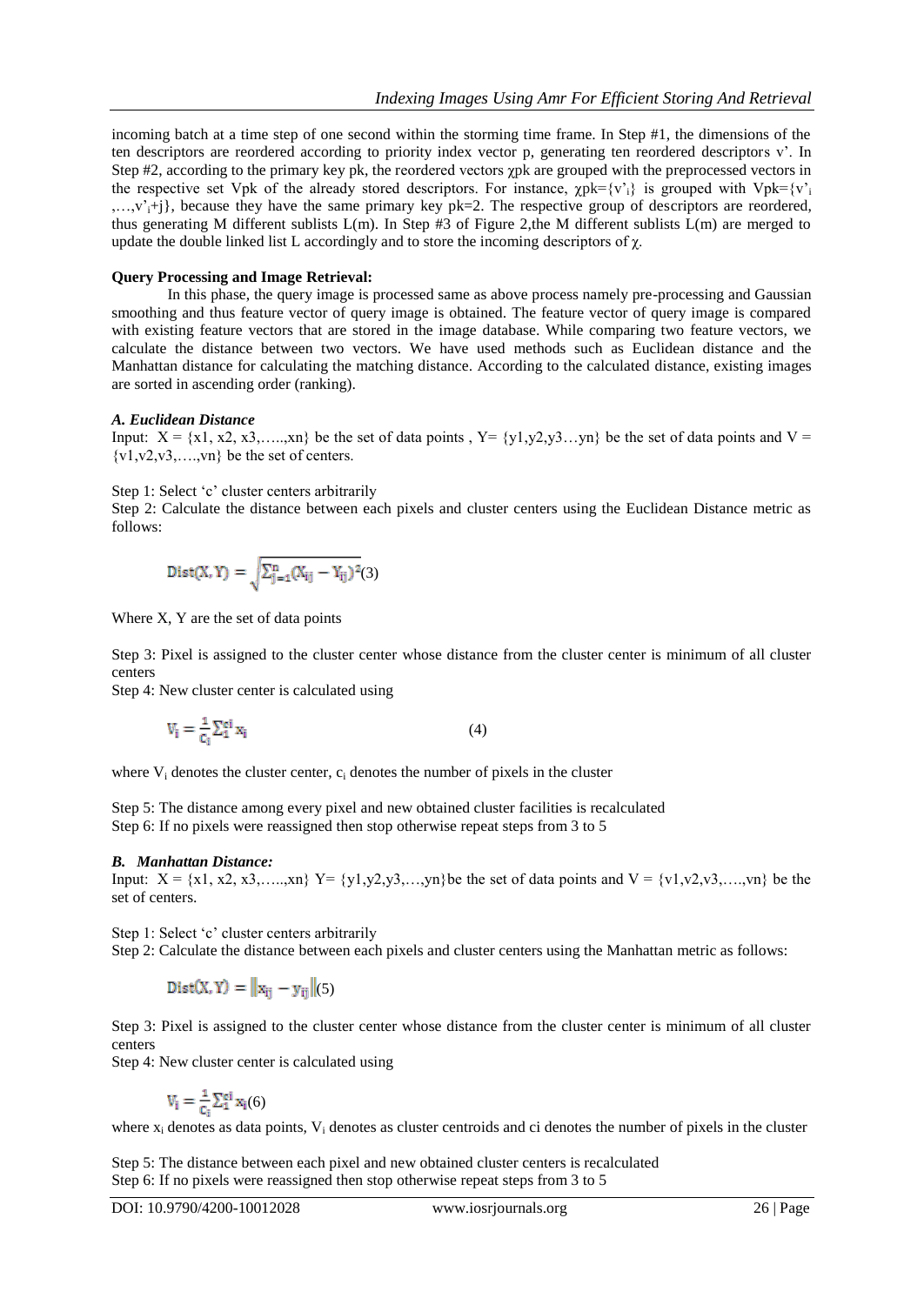For similarity comparison between the query image and the database picture. Using a suitable threshold, images that are semantically closer are retrieved from the database and displayed as a thumbnail.

The proposed architecture for content based image retrieval is as follows:



**Figure 4:** Proposed work Architecture

# **IV. Experimental Results**

Experimental results have the results of the proposed work. Proposed work was implemented using MATLAB tool. Experimental result shows that the proposed work achieves efficient image storage and retrieval.

# **V. Conclusion**

In this paper an indexing mechanism of multimedia streaming method is proposed which is based on the performance analysis of various distance metrics. The dramatic rise in the sizes of images databases has stirred the development of effective and efficient retrieval systems. The application performs a simple cornerbased search in an image database for an input query image, which are similar to the input image as the output. The number of search results may vary depending on the number of similar images in the database. Map Reduce framework was constructed to remove the repeated occurrence of same images. Indexing mechanism provided to perform easy image retrieval from large dataset. Indexing was developed based on the features of the images. The similarity metrics have been used based on distances like Euclidean distance and Manhattan distance. The corner features of the image are used to extract the number of images based on the query image as input. Similarity comparison, extracting feature signatures of every image based on its pixel values and defining rules for comparing images. Distance metric or matching criteria is the main tool for retrieving similar images from large image databases for all the above categories of search. The Manhattan distance is used to determine similarities between a pair of images in the content based image retrieval application.

#### **References**

- [1]. H. Zhang, G. Chen, B. C. Ooi, K. Tan, and M. Zhang, "In-memory big data management and processing: A survey," IEEE Transition Knowledge Data Eng., vol. 27, no. 7, pp. 1920–1948, 2015.
- [2]. R. Want, B. N. Schilit, and S. Jenson, "Enabling the internet of things," IEEE Computer, no. 1, pp. 28–35, 2015.
- [3]. D. Moise, D. Shestakov, G. T. Gudmundsson, and L. Amsaleg,"Terabyte-scale image similarity search: Experience and best practice,"in Proceedings IEEE International Conference on Big Data, 2013,pp. 674–682.
- [4]. M. Muja and D. G. Lowe, "Scalable nearest neighbour algorithmsfor high dimensional data," IEEE Transactions on Pattern Analysisand Machine Intelligence, vol. 36, no. 11, pp. 2227–2240, 2014.
- [5]. S. Antaris and D. Rafailidis, "Similarity search over the cloud based on image descriptors" dimensions value cardinalities," IEEE Transactions on Multimedia Computing, Communications and Applications,vol. 11, no. 4, p. 51, 2015.
- [6]. D. Rafailidis and S. Antaris, "Indexing media storms on flink," inBig Data (Big Data), 2015 IEEE International Conference on, Oct 2015, pp. 2836–2838.